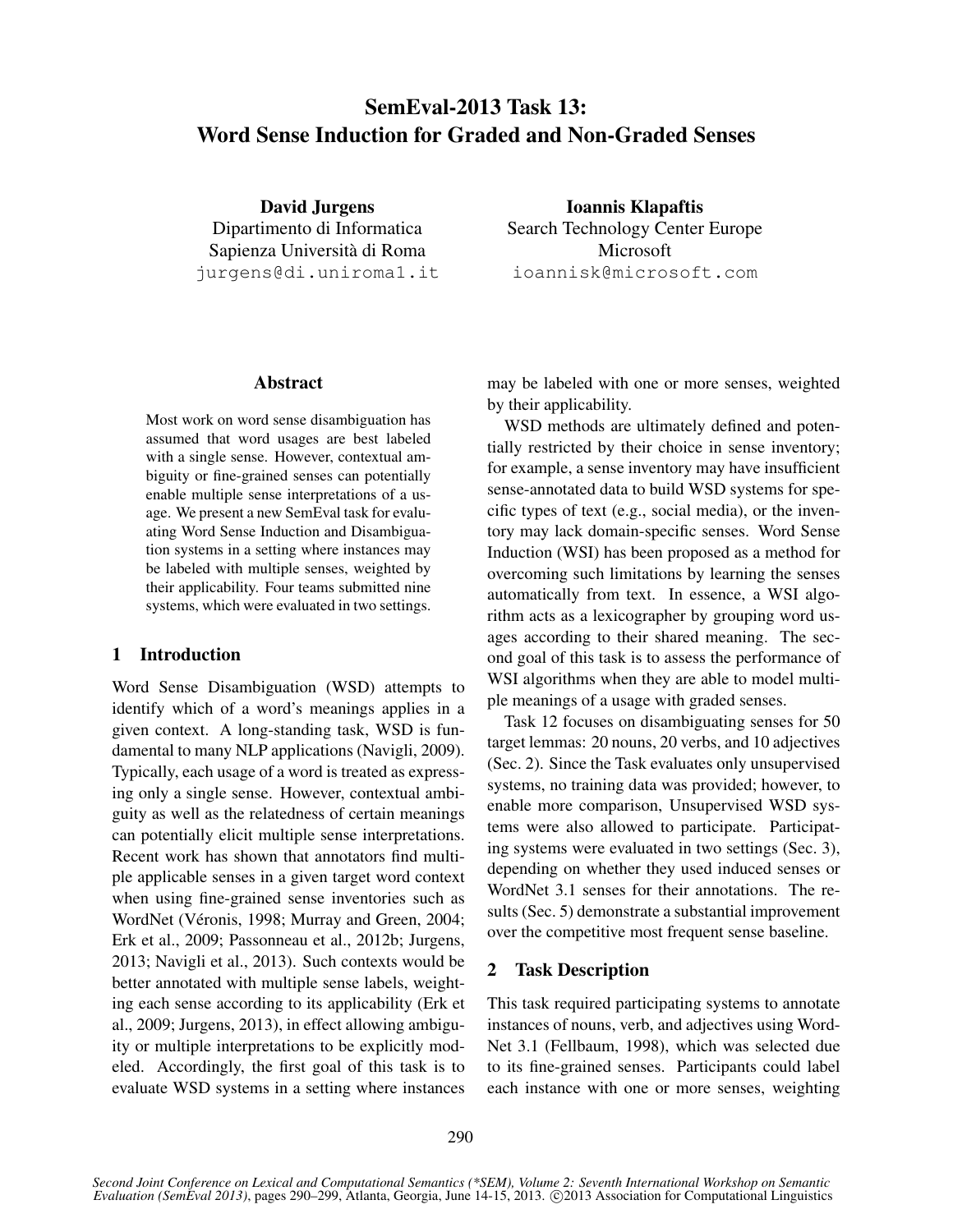We all are relieved to lay aside our fight-or-flight reflexes and to commemorate our births from out of the **dark** centers of the women, to feel the complexity of our love and frustration with each other, to stretch our cognition to encompass the thoughts of every entity we know.

| $dark$ 3:00:01: - devoid of or deficient in light or brightness; shadowed or black<br>$dark$ $3:00:00::$ $- secret$              |  |
|----------------------------------------------------------------------------------------------------------------------------------|--|
| I ask because my practice has always been to allow about five minutes grace, then remove it.                                     |  |
| $ask$ $2:32:02::-$ direct or put; seek an answer to<br>$ask$ % 2 : 32 : 04 : : – address a question to and expect an answer from |  |

Table 1: Example instances with multiple senses due to intended double meanings (top) or contextual ambiguity (bottom). Senses are specified using their WordNet 3.1 sense keys.

each by their applicability. Table 1 highlights two example contexts where multiple senses apply. The first example shows a case of an intentional double meaning that evokes both the physical aspect of *dark.a* as being devoid of light and the causal result of being secret. In contrast, the second example shows a case of multiple interpretations from ambiguity; a different preceding context could generate the alternate interpretations "I ask [*you*] because" (sense ask%2:32:04::) or "I ask [*the question*] because" (sense ask%2:32:02::).

#### 2.1 Data

Three datasets were provided with the task. The trial dataset provided weighted word sense annotations using the data gathered by Erk et al. (2009). The trial dataset consisted of 50 contexts for eight words, where each context was labeled with WordNet 3.0 sense ratings from three untrained lexicographers.

Due to the unsupervised nature of the task, participants were not provided with sense-labeled training data. However, WSI systems were provided with the ukWaC corpus (Baroni et al., 2009) to use in inducing senses. Previous SemEval WSI tasks had provided participants with corpora specific to the task's target terms; in contrast, this task opted to use a large corpus to enable WSI methods that require corpuswide statistics, e.g., statistical associations.

Test data was drawn from the Open American National Corpus (Ide and Suderman, 2004, OANC) across a variety of genres and from both the spoken and written portions of the corpus, summarized in Table 2. All contexts were manually inspected to ensure that the lemma being disambiguated was of the correct part of speech and had an interpretation that

matched at least one WordNet 3.1 sense. This filtering also removed instances that were in a collocation, or had an idiomatic meaning. Ultimately, 4664 contexts were used as test data, with a minimum of 22 and a maximum of 100 contexts per word.

#### 2.2 Sense Annotation

Recent work proposes to gather sense annotations using crowdsourcing in order to reduce the time and cost of acquiring sense-annotated corpora (Biemann and Nygaard, 2010; Passonneau et al., 2012b; Rumshisky et al., 2012; Jurgens, 2013). Therefore, we initially annotated the Task's data using the method of Jurgens (2013), where workers on Amazon Mechanical Turk (AMT) rated all senses of a word on a Likert scale from one to five, indicating the sense does not apply at all or completely applies, respectively. Twenty annotators were assigned per instance, with their ratings combined by selecting the most frequent rating. However, we found that while the annotators achieved moderate inter-annotator agreement (IAA), the resulting annotations were not of high enough quality to use in the Task's evaluations. Specifically, for some senses and contexts, AMT annotators required more information about sense distinctions than was feasible to integrate into the AMT setting, which led to consistent but incorrect sense assignments.

Therefore, the test data was annotated by the two authors, with the first author annotating all instances and the second author annotating a 10% sample of each lemma's instances in order to calculate IAA. IAA was calculated using Krippendorff's  $\alpha$  (Krippendorff, 1980; Artstein and Poesio, 2008), which is an agreement measurement that adjusts for chance,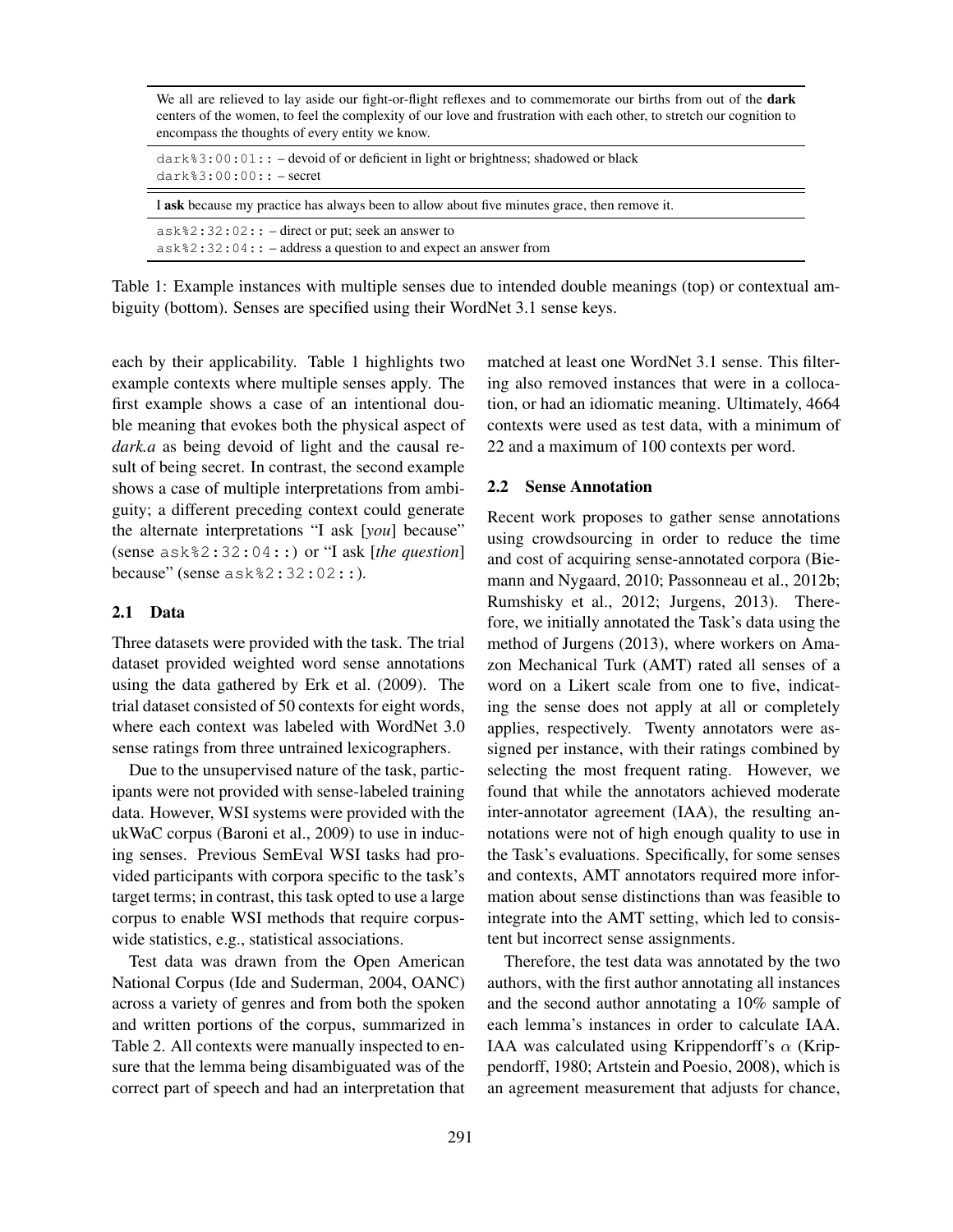| Spoken            |              |           |         | Written |         |             |           |               |         |
|-------------------|--------------|-----------|---------|---------|---------|-------------|-----------|---------------|---------|
| Genre             | Face-to-face | Telephone | Fiction | Journal | Letters | Non-fiction | Technical | Travel Guides | All     |
| Instances         | 52           | 699       | 127     | 2403    | 103     | 477         | 611       | 192           | 4664    |
| Tokens            | 1742         | 30,700    | 3438    | 69.479  | 2238    | 11.780      | 17.337    | 4490          | 141.204 |
| Mean senses/inst. | 1.17         | .08       | .15     | 1.13    | 1.31    | $\pm 10$    | 11        |               | l.12    |

Table 2: Test data used in Task 12, divided according to source type

ranging in  $(-1, 1]$  for interval data, where 1 indicates perfect agreement and -1 indicates systematic disagreement; two random annotations have an expected  $\alpha$  of zero. We treat each sense and instance combination as a separate item to rate. The total IAA for the dataset was 0.504, and on individual words, ranged from 0.903 for *number.n* to 0.00 for *win.v*. While this IAA is less than the 0.8 recommended by Krippendorff (2004), it is consistent with the IAA distribution for the sense annotations of MASC on other parts of the OANC corpus: Passonneau et al. (2012a) reports an  $\alpha$  of 0.88 to -0.02 with the MASI statistic (Passonneau et al., 2006).

Table 2 summarizes the annotation statistics for the Task's data. The annotation process resulted in far fewer senses per instance in the trial data, which we attribute to using trained annotators. An analysis across the corpora genres showed that the multiplesense annotation rates were similar. Due to the variety of contextual sources, all lemmas were observed with at least two distinct senses.

## 3 Evaluation

We adopt a two-part evaluation setting used in previous SemEval WSI and WSD tasks (Agirre and Soroa, 2007; Manandhar et al., 2010). The first evaluation uses a traditional WSD task that directly compares WordNet sense labels. For WSI systems, their induced sense labels are converted to WordNet 3.1 labels via a mapping procedure. The second evaluation performs a direct comparison of the two sense inventories using clustering comparisons.

#### 3.1 WSD Task

In the first evaluation, we adopt a WSD task with three objectives: (1) detecting which senses are applicable, (2) ranking senses by their applicability, and (3) measuring agreement in applicability ratings with human annotators. Each objectives uses a specific measurement: (1) the Jaccard Index, (2) positionally-weighted Kendall's  $\tau$  similarity, and (3) a weighted variant of Normalized Discounted Cumulative Gain, respectively. Each measure is bounded in  $[0, 1]$ , where 1 indicates complete agreement with the gold standard. We generalize the traditional definition of WSD Recall such that it measures the average score for each measure across *all* instances, including those not labeled by the system. Systems are ultimately scored using the F1 measure between each objective's measure and Recall.

#### 3.1.1 Transforming Induced Sense Labels

In the WSD setting, induced sense labels may be transformed into a reference inventory (e.g., Word-Net 3.1) using a sense mapping procedure. We follow the 80/20 setup of Manandhar et al. (2010), where the corpus is randomly divided into five partitions, four of which are used to learn the sense mapping; the sense labels for the held-out partition are then converted and compared with the gold standard. This process is repeated so that each partition is tested once. For learning the sense mapping function, we use the distribution mapping technique of Jurgens (2012), which takes into account the sense applicability weights in both labelings.

#### 3.1.2 Jaccard Index

Given two sets of sense labels for an instance,  $X$  and  $Y$ , the Jaccard Index is used to measure the agreement:  $\frac{|X \cap Y|}{|X \cup Y|}$ . The Jaccard Index is maximized when  $X$  and  $\overline{Y}$  use identical labels, and is minimized when the sets of sense labels are disjoint.

#### 3.1.3 Positionally-Weighted Kendall's  $\tau$

Rank correlations have been proposed for evaluating a system's ability to order senses by applicability; in previous work, both Erk and McCarthy (2009) and Jurgens (2012) propose rank correlation coefficients that assume all positions in the ranking are equally important. However, in the case of graded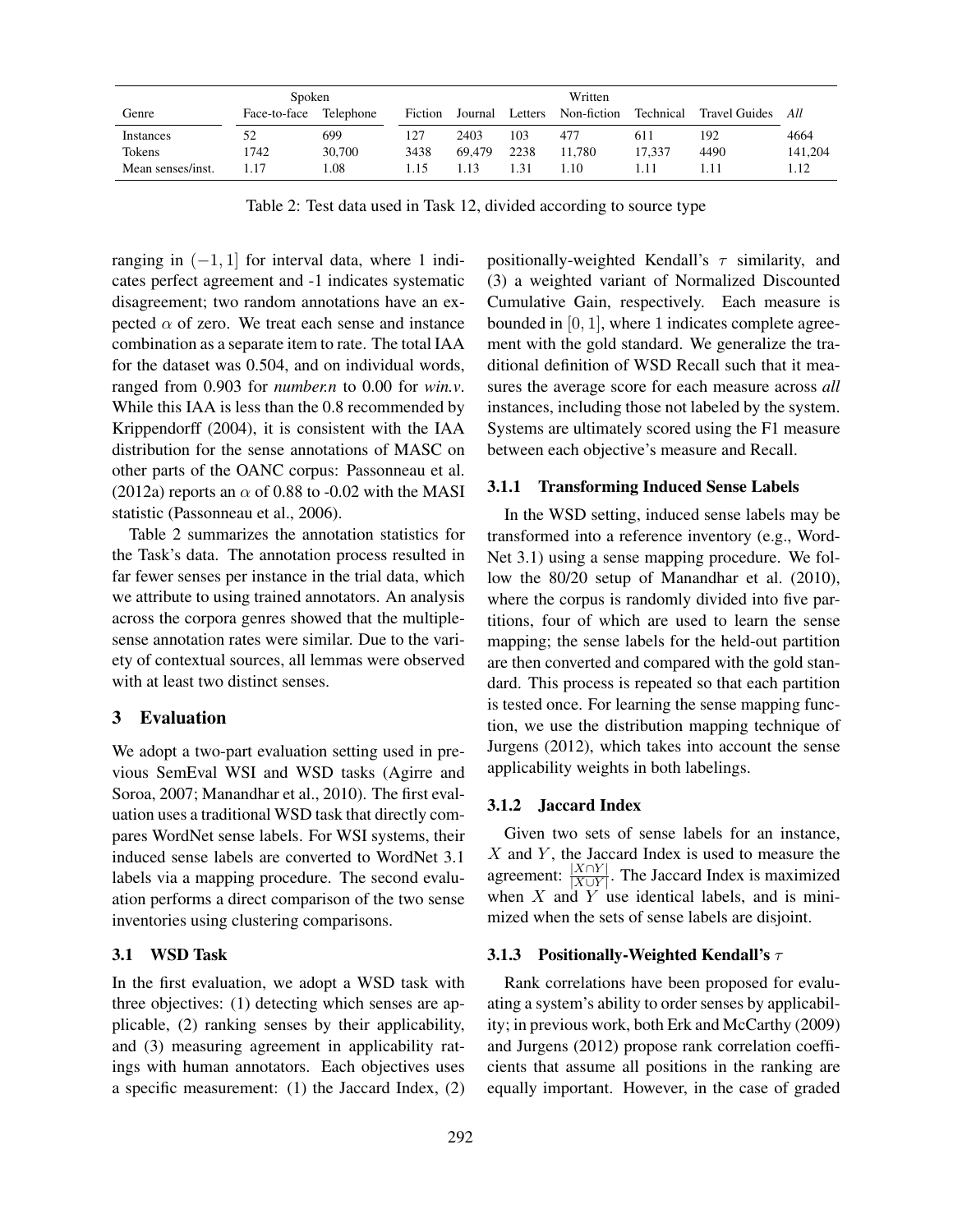sense evaluation, often only a few senses are applicable, with the applicability ratings of the remaining senses being relatively inconsequential. Therefore, we consider an alternate rank scoring based on Kumar and Vassilvitskii (2010), which weights the penalty of reordering the lower positions less than the penalty of reordering the first ranks.

Kendall's  $\tau$  distance, K, is a measure of the number of item position swaps required to make two sequences identical. Kumar and Vassilvitskii (2010) extend this distance definition using a variable penalty function  $\delta$  for the cost of swapping two positions, which we denote  $K_{\delta}$ . By using an appropriate  $\delta$ ,  $K_{\delta}$  can be biased towards the correctness of higher ranks by assigning a smaller  $\delta$  to lower ranks. Because  $K_{\delta}$  is a distance measure, its value range will be different depending on the number of ranks used. Therefore, to convert the measure to a similarity we normalize the distance to  $[0, 1]$  by dividing by the maximum  $K_{\delta}$  distance and then subtracting the distance from one. Given two rankings x and y where x is the reference by which y is to be measured, we may compute the normalized similarity using

$$
K_{\delta}^{\text{sim}} = 1 - \frac{K_{\delta}(x, y)}{K_{\delta}^{\max}(x)}.
$$
 (1)

Equation 1 has its maximal value of one when ranking  $y$  is identical to ranking  $x$ , and its minimal value of zero when  $y$  is in the reverse order as  $x$ . We refer to this value as the positionally-weighted Kendall's  $\tau$  similarity,  $K_{\delta}^{\text{sim}}$ . As defined,  $K_{\delta}^{\text{sim}}$  does not account for ties. Therefore, we arbitrarily break ties in a deterministic fashion for both rankings. Second, we define  $\delta$  to assign higher cost to the first ranks: the cost to move an item into position i,  $\delta_i$ , is defined as  $\frac{n-(i+1)}{n}$ , where *n* is the number of senses.

#### 3.1.4 Weighted NDCG

To compare the applicability ratings for sense annotations, we recast the annotation process in an Information Retrieval setting: Given an example context acting as a query over a word's senses, the task is to retrieve all applicable senses, ranking and scoring them by their applicability. Moffat and Zobel (2008) propose using Discounted Cumulative Gain (DCG) as a method to compare a ranking against a baseline. Given (1) a gold standard weighting of the k senses applicable to a context, where  $w_i$  denotes the applicability for sense  $i$  in the gold standard, and (2) a ranking of the  $k$  senses by some method, the DCG may be calculated as  $\sum_{i=1}^{k} \frac{2^{w_i+1}-1}{\log_2(i+1)}$ . DCG is commonly normalized to  $[0, 1]$  so that the value is comparable when computed on rankings with different  $k$  and weight values. To normalize, the maximum value is calculated by first computing the DCG on the ranking when the  $k$  items are sorted by their weights, referred as the Ideal DCG (IDCG), and then normalizing as  $NDCG = \frac{DCG}{IDCG}$ .

The DCG only considers the weights assigned in the gold standard, which potentially masks importance differences in the weights assigned to the senses. Therefore, we propose weighting the DCG by the relative difference in the two weights. Given an alternate weighting of the k items, denoted as  $\hat{w}_i$ ,

$$
WDCG = \sum_{i=1}^{k} \frac{\frac{\min(w_i, \hat{w}_i)}{\max(w_i, \hat{w}_i)} (2^{w_i+1} - 1)}{\log_2(i)}.
$$
 (2)

The key impact in Equation 2 comes from weighting an item's contribution to the score by its relative deviation in absolute weight. A set of weights that achieves an equivalent ranking may have a low WDCG if the weights are significantly higher or lower than the reference. Equation 2 may be normalized in the same way as the DCG. We refer to this final normalized measure as the Weighted Normalized Discounted Cumulative Gain (WNDCG).

#### 3.2 Sense Cluster Comparisons

Sense induction can be viewed as an unsupervised clustering task where usages of a word are grouped into clusters, each representing uses of the same meaning. In previous SemEval tasks on sense induction, instances were labeled with a single sense, which yields a *partition* over the instances into disjoint sets. The proposed partition can then be compared with a gold-standard partition using many existing clustering comparison methods, such as the V-Measure (Rosenberg and Hirschberg, 2007) or paired FScore (Artiles et al., 2009). Such cluster comparison methods measure the degree of similarity between the sense boundaries created by lexicographers and those created by WSI methods.

In the present task, instances are potentially labeled both with multiple senses and with weights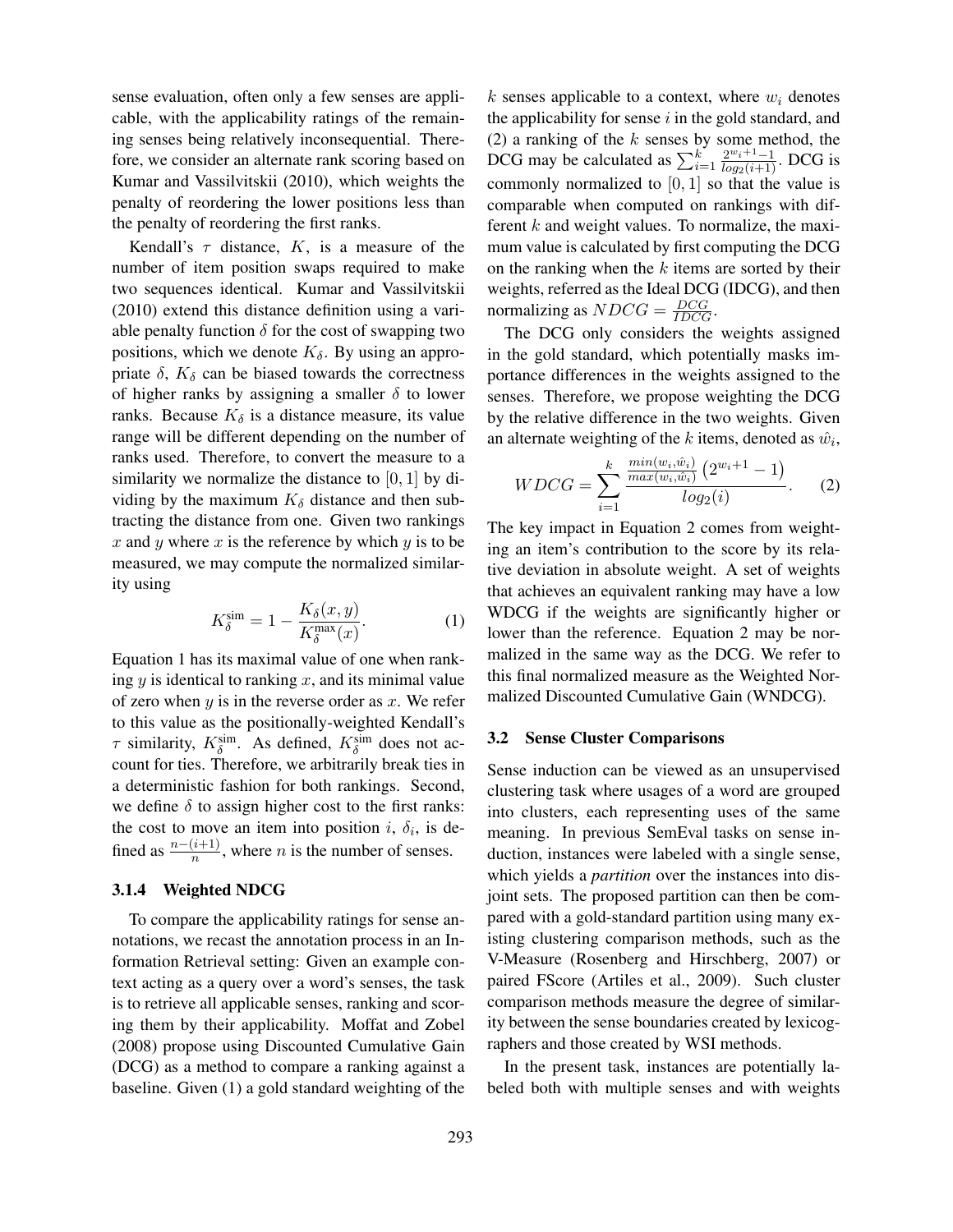reflecting the applicability. This type of sense labeling produces a fuzzy clustering: An instance may belong to one or more sense clusters with its cluster membership relative to its weight for that sense. Formally, we refer to (1) a solution where the sets of instances overlap as a *cover* and (2) a solution where the sets overlap and instances may have partial memberships in a set as *fuzzy cover*.

We propose two new fuzzy measures for comparing fuzzy sense assignments: Fuzzy B-Cubed and Fuzzy Normalized Mutual Information. The two measures provide complementary information. B-Cubed summarizes the performance per instance and therefore provides an estimate of how well a system would perform on a new corpus with a similar sense distribution. In contrast, Fuzzy NMI is measured based on the clusters rather than the instances, thereby providing a performance analysis that is independent of the corpus sense distribution.

#### 3.2.1 Fuzzy B-Cubed

Bagga and Baldwin (1998) proposed a clustering evaluation known as B-Cubed, which compares two partitions on a per-item basis. Amigó et al. (2009) later extended the definition of B-Cubed to compare overlapping clusters (i.e., covers). We generalize B-Cubed further to handle the case of fuzzy covers. B-Cubed is based on precision and recall, which estimate the fit between two clusterings,  $X$  and  $Y$  at the item level. For an item  $i$ , precision reflects how many items sharing a cluster with  $i$  in  $X$  appear in its cluster in  $Y$ ; conversely, recall measures how many items sharing a cluster in  $Y$  with  $i$  also appear in its cluster in  $X$ . The final B-Cubed value is the harmonic mean of the two scores.

To generalize B-Cubed to fuzzy covers, we adopt the formalization of Amigó et al. (2009), who define item-based precision and recall functions, P and R, in terms of a correctness function,  $C \rightarrow \{0, 1\}$ . For notational brevity, let avg be a function that returns the mean value of a series, and  $\mu_x(i)$  denote the set of clusters in clustering  $X$  of which item i is a member. B-Cubed precision and recall may therefore calculated over all  $n$  items:

B-Cubed Precision = 
$$
\underset{i}{\text{avg}} \left[ \underset{j \neq i \in \cup \mu_y(i)}{\text{avg}} P(i,j) \right]
$$
 (3)

B-Cubed Recall = 
$$
\underset{i}{\text{avg}} \left[ \underset{j \neq i \in \bigcup \mu_x(i)}{\text{avg}} R(i,j) \right]
$$
. (4)

When comparing partitions,  $P$  and  $R$  are defined as 1 if two items cluster labels are identical. To generalize B-Cubed for fuzzy covers, we redefine P and  $R$  to account for differences in the partial cluster membership of items. Let  $\ell_X(i)$  denote the set of clusters of which i is a member, and  $w_k(i)$  denote the membership weight of item  $i$  in cluster  $k$  in  $X$ . We therefore define  $C$  with respect to  $X$  of two items as

$$
C(i, j, X) = \sum_{k \in \ell_X(i) \cup \ell_X(j)} 1 - |w_k(i) - w_k(j)|. (5)
$$

Equation 5 is maximized when  $i$  and  $j$  have identical membership weights in the clusters of which they are members. Importantly, Equation 5 generalizes to the correctness operations both when comparing partitions and covers, as defined by Amigó et al. (2009). Item-based Precision and Recall are then defined using Equation 5 as  $P(i, j, X) = \frac{\text{Min}(C(i,j,X), C(i,j,Y))}{C(i,j,X)}$  and  $R(i, j, X) =$  $Min(C(i,j,X),C(i,j,Y))$  $\frac{\mathcal{C}(i,j,X), \mathcal{C}(i,j,Y)}{\mathcal{C}(i,j,Y)}$ , respectively. These fuzzy generalizations are used in Equations 3 and 4.

#### 3.2.2 Fuzzy Normalized Mutual Information

Mutual information measures the dependence between two random variables. In the context of clustering evaluation, mutual information treats the sense labels as random variables and measures the level of agreement in which instances are labeled with the same senses (Danon et al., 2005). Formally, mutual information is defined as  $I(X; Y) =$  $H(X)$ −( $H(X|Y)$  where  $H(X)$  denotes the entropy of the random variable  $X$  that represents a partition, i.e., the sets of instances assigned to each sense. Typically, mutual information is normalized to [0, 1] in order to facilitate comparisons between multiple clustering solutions on the same scale (Luo et al., 2009), with  $Max(H(X), H(Y))$  being the recommended normalizing factor (Vinh et al., 2010).

In its original formulation Mutual information is defined only to compare non-overlapping cluster partitions. Therefore, we propose a new definition of mutual information between fuzzy covers using extension of Lancichinetti et al. (2009) for calculating the normalized mutual information between covers. In the case of partitions, a clustering is represented as a discrete random variable whose states denote the probability of being assigned to each cluster. In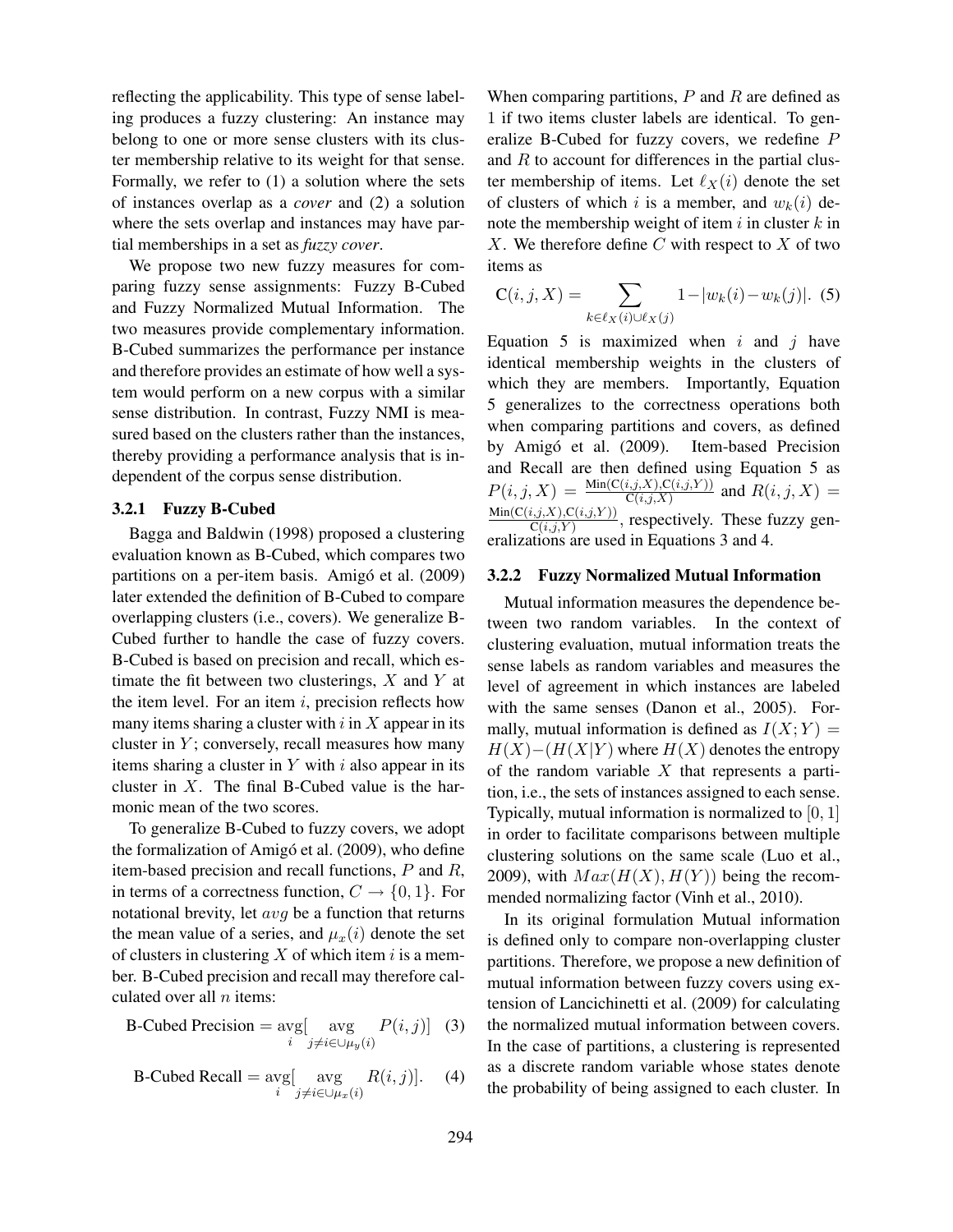the fuzzy cover setting, each item may be assigned to multiple clusters and no longer has a binary assignment to a cluster, but takes on a value in  $[0, 1]$ . Therefore, each cluster  $X_i$  can be represented separately as a continuous random variable, with the entire fuzzy cover denoted as the variable  $X_{1...k}$ , where the *i*th entry of  $X$  is the continuous random variable for cluster i. However, by modeling clusters using continuous domain, differential entropy must be used for the continuous variables; importantly, differential entropy does not obey the same properties as discrete entropy and may be negative.

To avoid calculating entropy in the continuous domain, we therefore propose an alternative method of computing mutual information based on discretizing the continuous values of  $X_i$  in the fuzzy setting. For the continuous random variable  $X_i$ , we discretize the value by dividing up probability mass into discrete bins. That is, the support of  $X_i$  is partitioned into disjoint ranges, each of which represents a discrete outcome of  $X_i$ . As a result,  $X_i$  becomes a *categorical distribution* over a set of weights ranges  $\{w_1, \ldots, w_n\}$  that denote the strength of membership in the fuzzy set. With respect to sense annotation, this discretization process is analogous to having an annotator rate the applicability of a sense for an instance using a Likert scale instead of using a rational number within a fixed bound.

Discretizing the continuous cluster membership ratings into bins allows us to avoid the problematic interpretation of entropy in the continuous domain while still expanding the definition of mutual information from a binary cluster membership to one of degrees. Using the definition of  $X_i$  and  $Y_j$  as a categorical variables over discrete ratings, we may then estimate the entropy and joint entropy as follows.

$$
H(X_i) = \sum_{i=1}^{n} p(w_i) \log_2 p(w_i)
$$
 (6)

where  $p(w_i)$  is the probability of an instance being labeled with rating  $w_i$  Similarly, we may define the joint entropy of two fuzzy clusters as

$$
H(X_k, Y_l) = \sum_{i=1}^{n} \sum_{j=1}^{m} p(w_i, w_j) \log_2 p(w_i, w_j) \tag{7}
$$

where  $p(w_i, w_j)$  is the probability of an instance being labeled with rating  $w_i$  in cluster  $X_k$  and  $w_j$  in

cluster  $Y_l$ , and m denotes the number of bins for  $Y_l$ . The conditional entropy between two clusters may then be calculated as

$$
H(X_k|Y_l) = H(X_k,Y_l) - H(Y_l).
$$

Together, Equations 6 and 7 may be used to define  $I(X, Y)$  as in the original definition. We then normalize using the method of McDaid et al. (2011). Based on the limited range of fuzzy memberships in  $[0, 1]$ , we selected uniformly distributed bins in  $[0, 1]$  at 0.1 intervals when discretizing the membership weights for sense labelings.

## 3.3 Baselines

Task 12 included multiple baselines based on modeling different types of WSI and WSD systems. Due to space constraints, we include only the four most descriptive here: (1) Semcor MFS which labels each instance with the most frequent sense of that lemma in SemCor, (2) Semcor Ranked Senses baseline, which labels each instance with all of the target lemma's senses, ranked according to their frequency in SemCor, using weights  $\frac{n-i+1}{n}$ , where *n* is the number of senses and  $i$  is the rank, (3) 1c1inst which labels each instance with its own induced sense and (4) All-instances, One sense which labels all instances with the same induced sense. The first two baselines directly use WordNet 3.1 senses, while the last two use induced senses.

## 4 Participating Systems

Four teams submitted nine systems, seven of which used induced sense inventories. AI-KU submitted three WSI systems based on a lexical substitution method; a language model is built from the target word's contexts in the test data and the ukWaC corpus and then Fastsubs (Yuret, 2012) is used to identify lexical substitutes for the target. Together, the contexts of the target and substitutes are used to build a distributional model using the S-CODE algorithm (Maron et al., 2010). The resulting contextual distributions are then clustered using K-means to identify word senses. The University of Melbourne (Unimelb) team submitted two WSI systems based on the approach of Lau et al. (2012). Their systems use a Hierarchical Dirichlet Process (Teh et al., 2006) to automatically infer the number of senses from contextual and positional features. Un-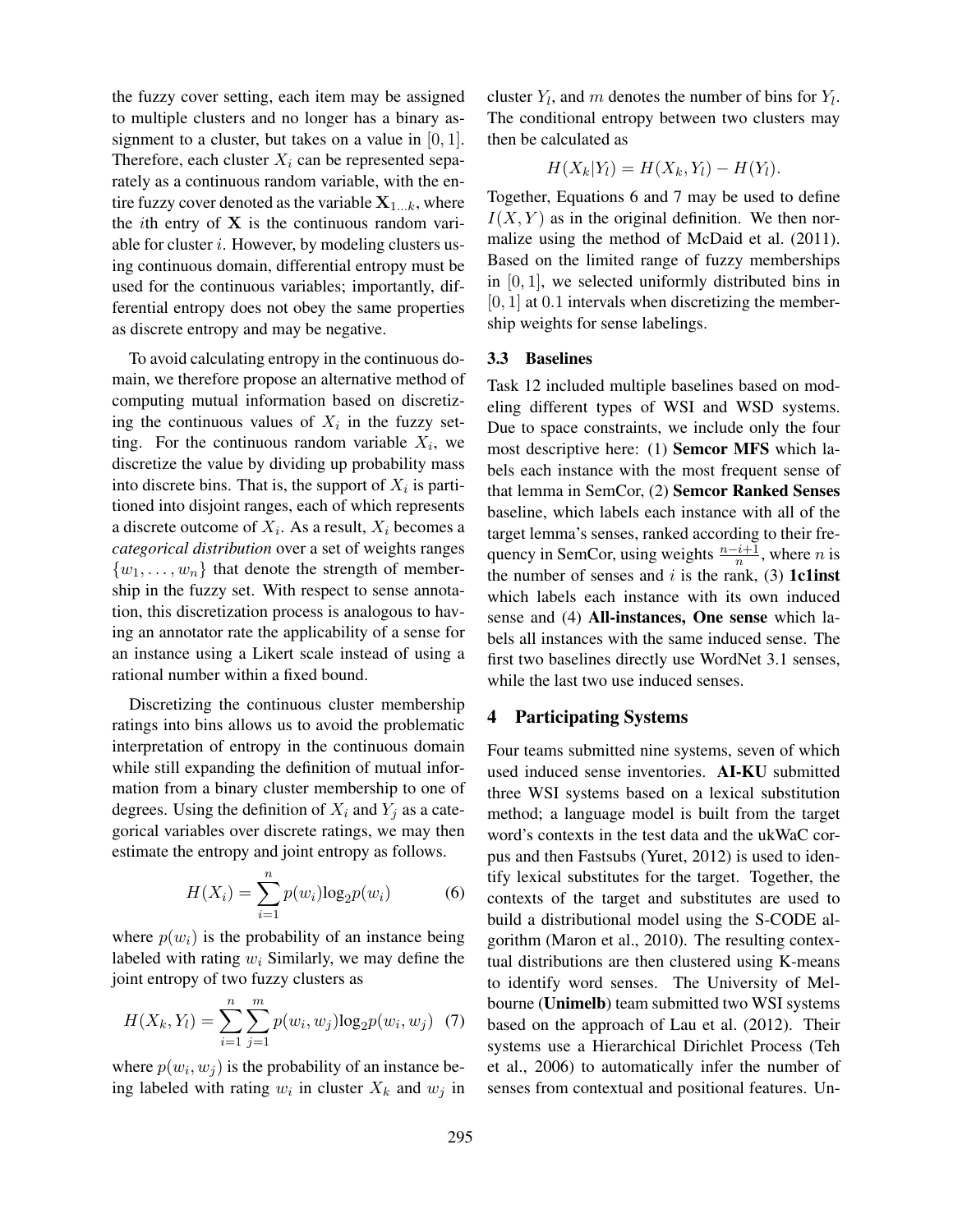|                             |                 | WSD <sub>F1</sub> |                           | <b>Cluster Comparison</b> |                  |                          |      |      |
|-----------------------------|-----------------|-------------------|---------------------------|---------------------------|------------------|--------------------------|------|------|
| Team                        | System          | Jac. Ind.         | $K_{\delta}^{\text{sim}}$ | <b>WNDCG</b>              | <b>Fuzzy NMI</b> | Fuzzy B-Cubed            | #Cl  | #S   |
| <b>AI-KU</b>                | Base            | 0.197             | 0.620                     | 0.387                     | 0.065            | 0.390                    | 7.76 | 6.61 |
| AI-KU                       | add $1000$      | 0.197             | 0.606                     | 0.215                     | 0.035            | 0.320                    | 7.76 | 6.61 |
| AI-KU                       | remove5-add1000 | 0.244             | 0.642                     | 0.332                     | 0.039            | 0.451                    | 3.12 | 5.33 |
| Unimelb                     | 5p              | 0.218             | 0.614                     | 0.365                     | 0.056            | 0.459                    | 2.37 | 5.97 |
| Unimelb                     | 50k             | 0.213             | 0.620                     | 0.371                     | 0.060            | 0.483                    | 2.48 | 6.08 |
| <b>UoS</b>                  | #WN Senses      | 0.192             | 0.596                     | 0.315                     | 0.047            | 0.201                    | 8.08 | 6.77 |
| <b>UoS</b>                  | $top-3$         | 0.232             | 0.625                     | 0.374                     | 0.045            | 0.448                    | 3.00 | 5.44 |
| La Sapienza                 | system-1        | 0.149             | 0.507                     | 0.311                     | -                | ۰                        | ۰    | 8.69 |
| La Sapienza                 | system-2        | 0.149             | 0.510                     | 0.383                     | -                | $\overline{\phantom{a}}$ | ۰    | 8.67 |
| All-instances, One sense    |                 | 0.192             | 0.609                     | 0.288                     | 0.0              | 0.623                    | 1.00 | 6.62 |
| 1c1inst                     |                 | 0.0               | 0.0                       | 0.0                       | 0.071            | 0.0                      | 1.00 | 0.0  |
| Semcor MFS                  |                 | 0.455             | 0.465                     | 0.339                     | -                | -                        |      | 1.00 |
| <b>Semcor Ranked Senses</b> |                 | 0.149             | 0.559                     | 0.489                     |                  |                          | ۰    | 8.66 |

Table 3: Performance on the five evaluation measures for all system and selected baselines. Top system performances are marked in bold.

like other teams, the Unimelb systems were trained on a Wikipedia corpus instead of the ukWaC corpus. The University of Sussex (UoS) team submitted two WSI systems that use dependency-parsed features from the corpus, which are then clustered into senses using the MaxMax algorithm (Hope and Keller, 2013); the resulting fine-grained clusters are then combined based on their degree of separability. The La Sapienza team submitted two Unsupervised WSD systems based applying Personalized Page Rank (Agirre and Soroa, 2009) over a WordNet-based network to compare the similarity of each sense with the similarity of the context, ranking each sense according to its similarity.

| Team                     | System          | F1    | NMI   | <b>B-Cubed</b> |
|--------------------------|-----------------|-------|-------|----------------|
| AI-KU                    | Base            | 0.641 | 0.045 | 0.351          |
| ALKU                     | add1000         | 0.601 | 0.023 | 0.288          |
| AI-KU                    | remove5-add1000 | 0.628 | 0.026 | 0.421          |
| Unimelh                  | 5p              | 0.596 | 0.035 | 0.421          |
| Unimelb                  | 50 <sub>k</sub> | 0.605 | 0.039 | 0.441          |
| <b>UoS</b>               | #WN Senses      | 0.574 | 0.031 | 0.180          |
| UoS                      | $top-3$         | 0.600 | 0.028 | 0.414          |
| La Sapienza              | System-1        | 0.204 |       |                |
| La Sapienza              | System-2        | 0.217 |       |                |
| All-instances, One sense |                 | 0.569 | 0.0   | 0.570          |
| 1c1inst                  |                 | 0.0   | 0.018 | 0.0            |
| Semcor MFS               |                 | 0.477 | 0.0   | 0.570          |

Table 4: System performance in the single-sense setting. Top system performances are marked in bold.

# 5 Results and Discussion

Table 3 shows the main results for all instances. Additionally, we report the number of induced clusters used to label each sense as #Cl and the number of resulting WordNet 3.1 senses for each sense with #S. As in previous WSD tasks, the MFS baseline was quite competitive, outperforming all systems on detecting which senses were applicable, measured using the Jaccard Index. However, most systems were able to outperform the MFS baseline on ranking senses and quantifying their applicability.

Previous cluster comparison evaluations often faced issues with the measures being biased either towards the 1c1inst baseline or labeling all instances with the same sense. However, Table 3 shows that systems are capable of performing well in both the Fuzzy NMI and Fuzzy B-Cubed measures, thereby avoiding the extreme performance of either baseline.

An analysis of the systems' results showed that many systems labeled instances with a high number of senses, which could have been influenced by the trial data having significantly more instances labeled with multiple senses than the test data. Therefore, we performed a second analysis that partitioned the test set into two sets: those labeled with a single sense and those with multiple senses. For single-sense set, we modified the test setting to have systems also label instances with a single sense: (1) the sense mapping function for WSI systems (Sec. 3.1.1) was modified so that after the mapping,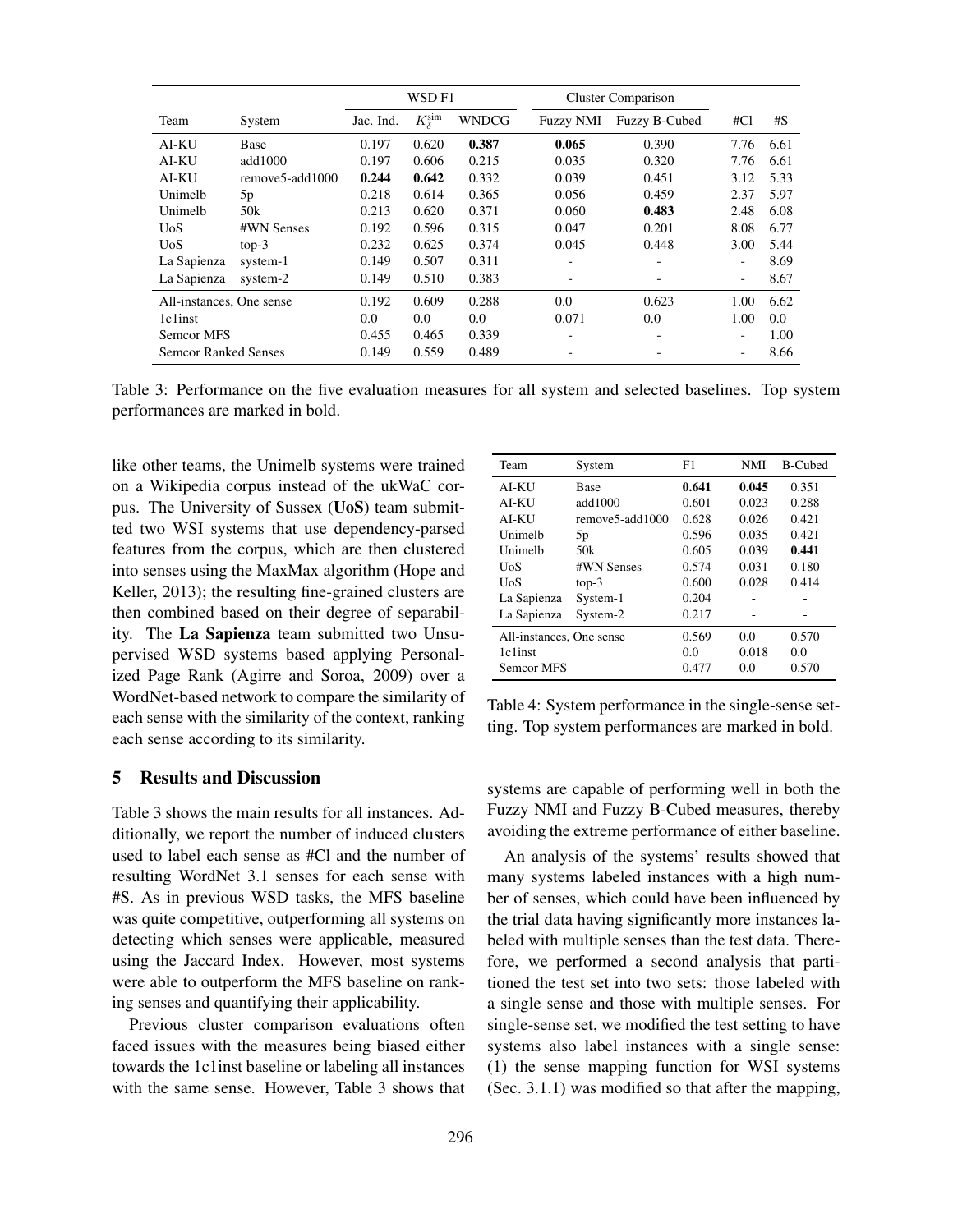|                             |                 | WSD F1    |                           |       |                  | <b>Cluster Comparison</b> |  |  |
|-----------------------------|-----------------|-----------|---------------------------|-------|------------------|---------------------------|--|--|
| Team                        | System          | Jac. Ind. | $K_{\delta}^{\text{sim}}$ | WNDCG | <b>Fuzzy NMI</b> | Fuzzy B-Cubed             |  |  |
| AI-KU                       | <b>Base</b>     | 0.394     | 0.617                     | 0.317 | 0.029            | 0.078                     |  |  |
| AI-KU                       | add1000         | 0.394     | 0.620                     | 0.214 | 0.014            | 0.061                     |  |  |
| AI-KU                       | remove5-add1000 | 0.434     | 0.585                     | 0.290 | 0.004            | 0.116                     |  |  |
| Unimelb                     | 5 <sub>p</sub>  | 0.436     | 0.585                     | 0.286 | 0.019            | 0.130                     |  |  |
| Unimelb                     | 5000k           | 0.414     | 0.602                     | 0.298 | 0.021            | 0.134                     |  |  |
| <b>UoS</b>                  | #WN Senses      | 0.367     | 0.627                     | 0.313 | 0.036            | 0.037                     |  |  |
| UoS                         | $top-3$         | 0.421     | 0.574                     | 0.302 | 0.006            | 0.113                     |  |  |
| La Sapienza                 | system-1        | 0.263     | 0.660                     | 0.447 |                  |                           |  |  |
| La Sapienza                 | system-2        | 0.412     | 0.694                     | 0.536 |                  |                           |  |  |
| All-instances, One sense    |                 | 0.387     | 0.635                     | 0.254 | 0.0              | 0.130                     |  |  |
| 1c <sub>1</sub> inst        |                 | 0.0       | 0.0                       | 0.0   | 0.300            | 0.0                       |  |  |
| Semcor MFS                  |                 | 0.283     | 0.373                     | 0.197 |                  |                           |  |  |
| <b>Semcor Ranked Senses</b> |                 | 0.263     | 0.593                     | 0.395 |                  |                           |  |  |

Table 5: System performance on all instances labeled with multiple senses. Top system performances are marked in bold.

only the highest-weighted WordNet 3.1 sense was used, and (2) the La Sapienza system output was modified to retain only the highest weighted sense. In this single-sense setting, systems were evaluated using the standard WSD Precision and Recall measures; we report the F1 measure of Precision and Recall. The remaining subset of instances annotated with multiple senses were evaluated separately.

Table 4 shows the systems' performance on single-sense instances, revealing substantially increased performance and improvement over the MFS baseline for WSI systems. Notably, the performance of the best sense-remapped WSI systems surpasses the performance of many supervised WSD systems in previous WSD evaluations (Kilgarriff, 2002; Mihalcea et al., 2004; Pradhan et al., 2007; Agirre et al., 2010). This performance suggests that WSI systems using graded labels provide a way to leverage huge amounts of unannotated corpus data for finding sense-related features in order to train semi-supervised WSD systems.

Table 5 shows the performance on the subset of instances that were annotated with multiple senses. We note that in this setting, the mapping procedure transforms the All-Instances One Sense baseline into the average applicability rating for each sense in the test corpus. Notably, the La Sapienza systems sees a significant performance increase in this setting; their systems label each instance with all of the lemma's senses, which significantly degrades performance in the most common case where only a single sense applies. However, when multiple senses are known to be present, their method for quantifying sense applicability appears closest to the gold standard judgments. Furthermore, the majority of WSI systems are able to surpass all four baselines on identifying which senses are present and quantifying their applicability.

# 6 Conclusion

We have introduced a new evaluation setting for WSI and WSD systems where systems are measured by their ability to detect and weight multiple applicable senses for a single context. Four teams submitted nine systems, annotating a total of 4664 contexts for 50 words from the OANC. Many systems were able to surpass the competitive MFS baseline. Furthermore, when WSI systems were trained to produce only a single sense label, the performance of resulting semi-supervised WSD systems surpassed that of many supervised systems in previous WSD evaluations. Future work may assess the impact of graded sense annotations in a task-based setting. All materials have been released on the task website.<sup>1</sup>

#### Acknowledgments

We thank Rebecca Passonneau for her feedback and suggestions for target lemmas used in this task.

<sup>1</sup> http://www.cs.york.ac.uk/semeval-2013/task13/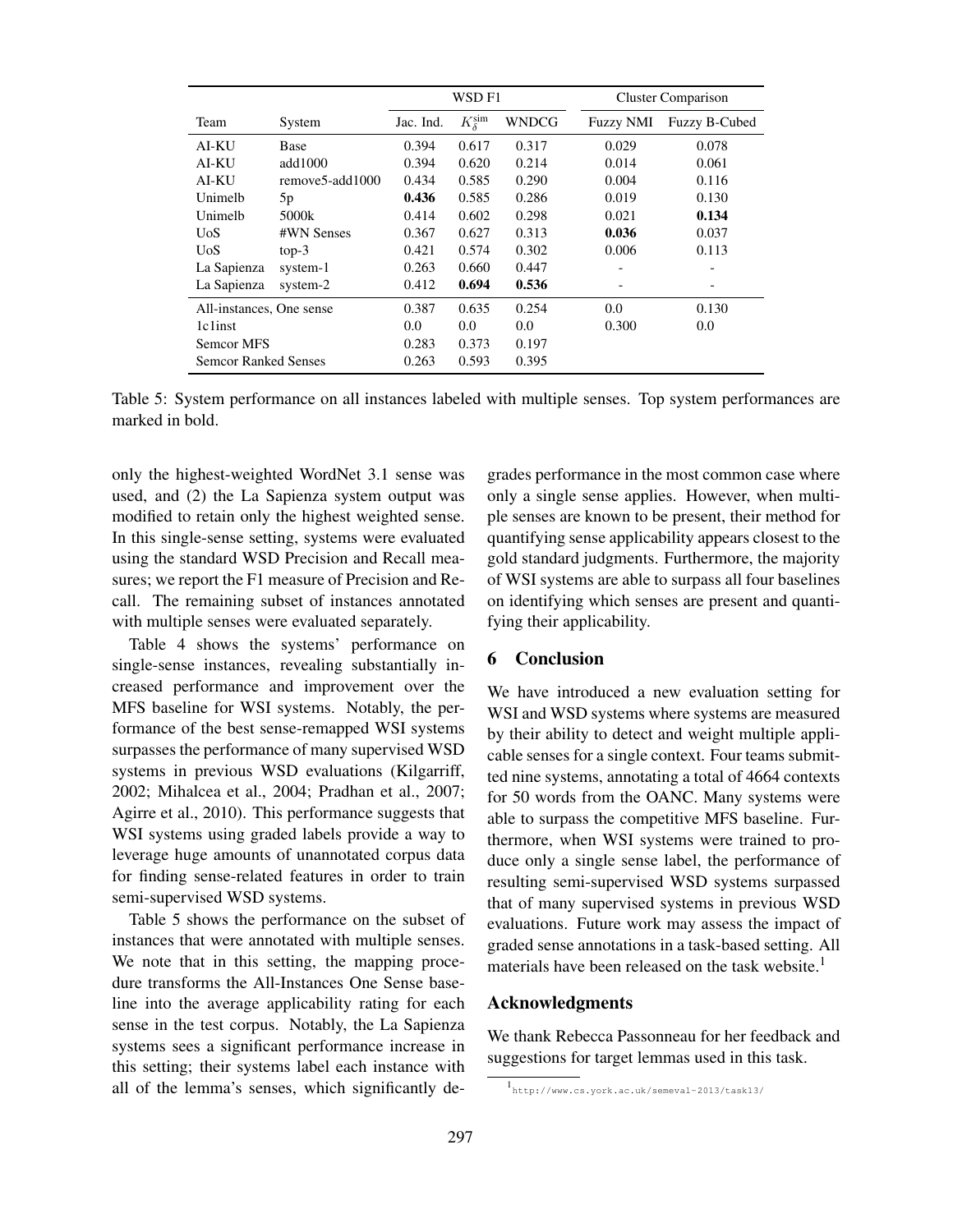#### References

- Eneko Agirre and Aitor Soroa. 2007. Semeval-2007 task 2: Evaluating word sense induction and discrimination systems. In *Proceedings of the Fourth International Workshop on Semantic Evaluations*, pages 7–12. ACL.
- Eneko Agirre and Aitor Soroa. 2009. Personalizing PageRank for Word Sense Disambiguation. In *Proceedings of EACL*, pages 33–41. ACL.
- Eneko Agirre, Oier Lopez De Lacalle, Christine Fell- ´ baum, Andrea Marchetti, Antonio Toral, and Piek Vossen. 2010. SemEval-2010 task 17: All-words word sense disambiguation on specific domains. In *Proceedings of SemEval-2010*. ACL.
- Enrique Amigo, Julio Gonzalo, Javier Artiles, and Felisa ´ Verdejo. 2009. A comparison of extrinsic clustering evaluation metrics based on formal constraints. *Information Retrieval*, 12(4):461–486.
- Javier Artiles, Enrique Amigó, and Julio Gonzalo. 2009. The role of named entities in web people search. In *Proceedings of EMNLP*, pages 534–542. Association for Computational Linguistics.
- Ron Artstein and Massimo Poesio. 2008. Inter-coder agreement for computational linguistics. *Computational Linguistics*, 34(4):555–596.
- Amit Bagga and Breck Baldwin. 1998. Algorithms for scoring coreference chains. In *Proceedings of the Linguistic Coreference Workshop at LREC*, pages 563– 566.
- Marco Baroni, Silvia Bernardini, Adriano Ferraresi, and Eros Zanchetta. 2009. The WaCky wide web: A collection of very large linguistically processed webcrawled corpora. *Language Resources and Evaluation*, 43(3):209–226.
- Chris Biemann and Valerie Nygaard. 2010. Crowdsourcing wordnet. In *The 5th International Conference of the Global WordNet Association (GWC-2010)*.
- Leon Danon, Albert Díaz-Guilera, Jordi Duch, and Alex Arenas. 2005. Comparing community structure identification. *Journal of Statistical Mechanics: Theory and Experiment*, 2005(09):P09008.
- Katrin Erk and Diana McCarthy. 2009. Graded word sense assignment. In *Proceedings of Empirical Methods in Natural Language Processing (EMNLP)*, pages 440–449. ACL.
- Katrin Erk, Diana McCarthy, and Nicholas Gaylord. 2009. Investigations on word senses and word usages. In *Proceedings of the Joint Conference of the 47th Annual Meeting of the ACL and the 4th International Joint Conference on Natural Language Processing of the AFNLP*, pages 10–18. ACL.
- Christine Fellbaum, editor. 1998. *WordNet: An Electronic Lexical Database*. The MIT Press.
- David Hope and Bill Keller. 2013. MaxMax: A Graph-Based Soft Clustering Algorithm Applied to Word Sense Induction. In *Proceedings of CICLing*, pages 368–381.
- Nancy Ide and Keith Suderman. 2004. The american national corpus first release. In *Proceedings of the Fourth Language Resources and Evaluation Conference*, pages 1681–1684.
- David Jurgens. 2012. An Evaluation of Graded Sense Disambiguation using Word Sense Induction. In *Proceedings of \*SEM, the First Joint Conference on Lexical and Computational Semantics*. ACL.
- David Jurgens. 2013. Embracing Ambiguity: A Comparison of Annotation Methodologies for Crowdsourcing Word Sense Labels. In *Proceedings of the North American Chapter of the Association for Computational Linguistics (NAACL)*. ACL.
- Adam Kilgarriff. 2002. English lexical sample task description. In *Proceedings of ACL-SIGLEX SENSEVAL-2 Workshop*.
- Klaus Krippendorff. 1980. *Content Analysis: An Introduction to Its Methodology*. Sage, Beverly Hills, CA.
- Klaus Krippendorff. 2004. *Content Analysis: An Introduction to Its Methodology*. Sage, Thousand Oaks, CA, second edition.
- Ravi Kumar and Sergei Vassilvitskii. 2010. Generalized distances between rankings. In *Proceedings of the 19th International Conference on World Wide Web (WWW)*, pages 571–580. ACM.
- Andrea Lancichinetti, Santo Fortunato, and János Kertész. 2009. Detecting the overlapping and hierarchical community structure in complex networks. *New Journal of Physics*, 11(3):033015.
- Jey Han Lau, Paul Cook, Diana McCarthy, David Newman, and Timothy Baldwin. 2012. Word sense induction for novel sense detection. In *Proceedings of the 13th Conference of the European Chapter of the Association for computational Linguistics (EACL 2012)*.
- Ping Luo, Hui Xiong, Guoxing Zhan, Junjie Wu, and Zhongzhi Shi. 2009. Information-theoretic distance measures for clustering validation: Generalization and normalization. *IEEE Transactions on Knowledge and Data Engineering*, 21(9):1249–1262.
- Suresh Manandhar, Ioannis P. Klapaftis, Dmitriy Dligach, and Sameer S. Pradhan. 2010. SemEval-2010 task 14: Word sense induction & disambiguation. In *Proceedings of the 5th International Workshop on Semantic Evaluation*, pages 63–68. ACL.
- Yariv Maron, Michael Lamar, and Elie Bienenstock. 2010. Sphere embedding: An application to part-ofspeech induction. In *Proceedings of Advances in Neural Information Processing Systems (NIPS)*.